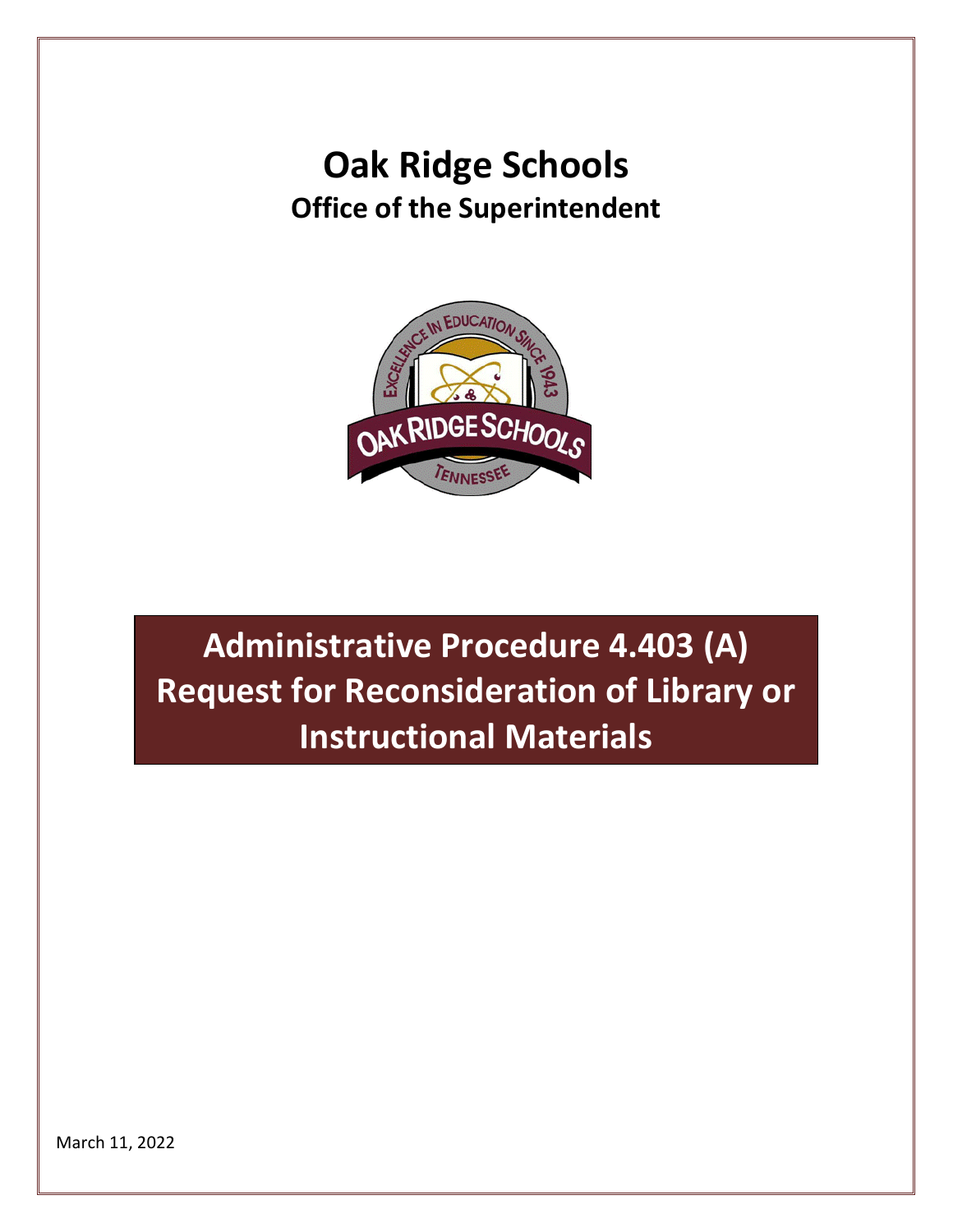The mission of the Oak Ridge Schools Library Media Centers is to ensure that the highest quality materials are selected to meet curricular and independent reading needs of our patrons. The following procedures have been formulated as guidance for the Library Media Specialists as they develop and maintain each schools' Library collection.

#### Responsibility for Selection

- Library Media Specialists at each school are responsible for the selection of books and other materials for the media centers.
- Professional selection tools, such as *Library School Journal*, *Booklist*, *The Horn Book*, lists published by the American Library Association, and others will be used to select materials to meet curriculum and patrons' reading needs.
- Gifts and donated materials will be measured against the same selection criteria as materials that are purchased.

#### Objectives for Selection

- In selecting school library materials, the library media specialist will focus on both the curriculum and independent reading needs of patrons and will consider the interests, abilities and maturity of the students.
- Criteria for selection include:
	- o Educational significance
	- o Contribution to the curriculum, student interest/appeal, diversity or understanding of controversial issues
	- $\circ$  Favorable recommendations based in review and examination of materials by professionals
	- o Reputation and significance of the author, producer or publisher
	- o Validity, currency and appropriateness of materials
	- o High artistic quality and/or literary style
	- o Quality and variety of format
	- o Timeliness, permanence or physical durability
- Materials will be selected which will stimulate exploration and growth of knowledge, appreciation of literature and aesthetic values.
- Materials chosen will represent the diversity found among our students, in our communities, and in the world at large.
- In order to maintain a balanced collection representing various viewpoints and to promote understanding, the Library Media Specialist may select materials that include controversial issues.
- The Library Media Specialists will routinely analyze the collection to ensure it is current and relevant.

#### Gifts and Memorials

- Gifts or donated materials will be subject to the same selection criteria as purchased materials.
- These materials will be accepted with the understanding that, if not suitable, they will not be added and may be traded or donated elsewhere.
- Monetary donations may be given so that the Library Media Specialist can select materials that are appropriate for the library's collection.
- A bookplate may be placed in front of donated material to recognize the giver.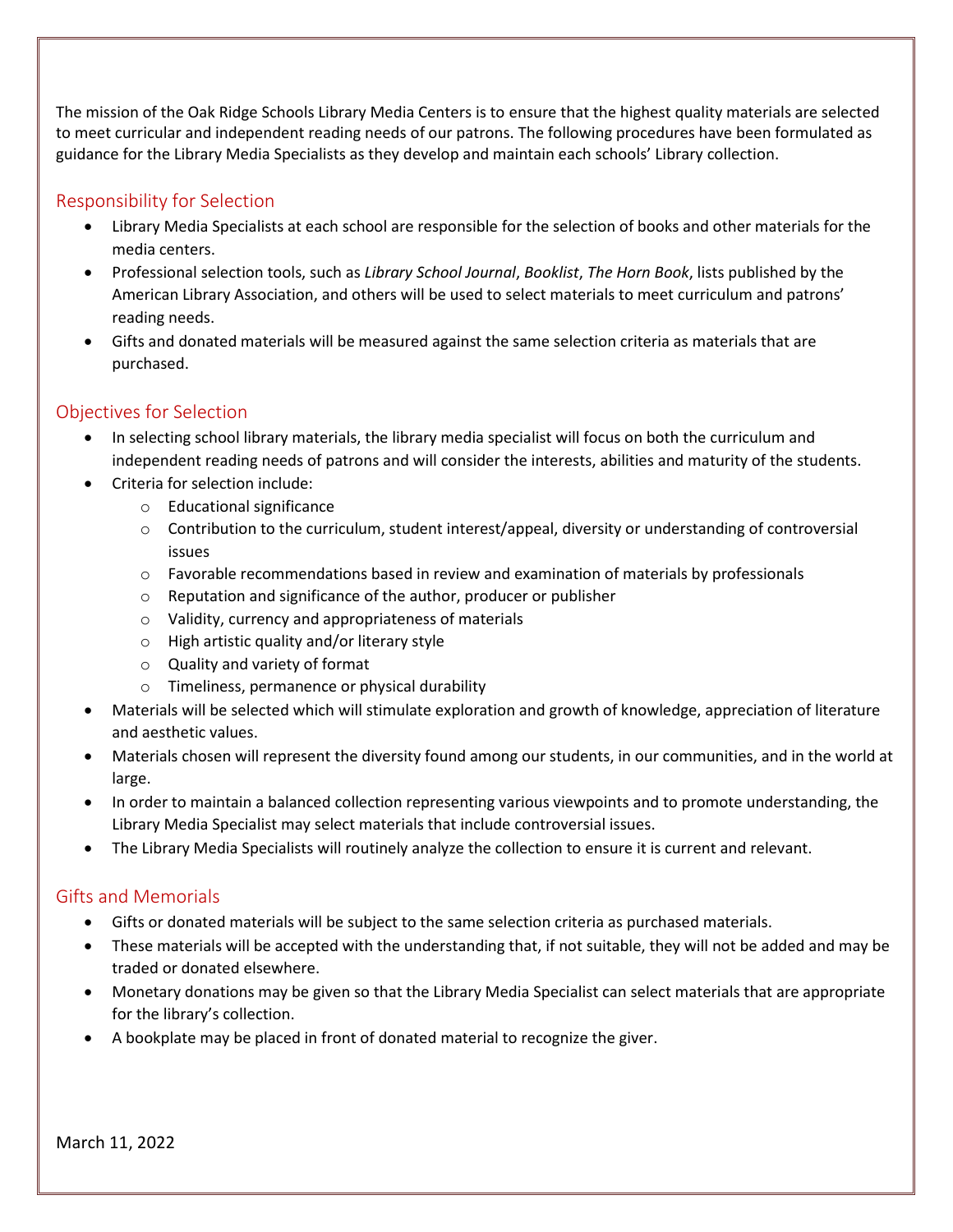#### Challenged Materials Procedure

This procedure offers guidance in the event that someone from the community questions the appropriateness of a title in a school library collection or of instructional materials.

Guiding Principles

- Parents do not have the right to determine reading, viewing or listening for students other than his or her own child(ren).
- The Oak Ridge School District supports the Library Bill of Rights adopted by the American Library Association (Appendix A). When resources are challenged, the principles of the freedom to read/listen/view are challenged as well.
- Access to challenged materials will not be restricted during the reconsideration process.
- A decision to sustain a challenge shall not be interpreted as a judgment of irresponsibility on the part of the professionals involved in the original selection or use of the material.
- The major criterion for the final decision is the appropriateness of the challenged resource for its intended educational use. No challenged instructional resource shall be removed solely because of the ideas expressed therein.

The school receiving a complaint regarding Library or Instructional Materials shall try to resolve the issue informally.

- The principal or other appropriate staff will explain to the questioner the district's selection procedure, criteria and qualifications of those persons responsible for selection.
- The principal or other appropriate staff will explain how the material in question is used.
- Requests for Reconsideration of Library or Instructional Materials (Appendix B) shall be maintained by school administration.
- The questioner is requested to read the entire material that is being questioned before completing this form.
- The District will convene a Materials Review Committee within fifteen (15) working days, as described by Administrative Procedure 4.403(B), Process to Review Challenged Materials and Oak Ridge Board of Education Policy 4.403, Reconsideration of Instructional Materials and Textbooks.
- If the questioner desires further action after receiving the Committee's response, an appeal may be made to the Superintendent of Oak Ridge Schools.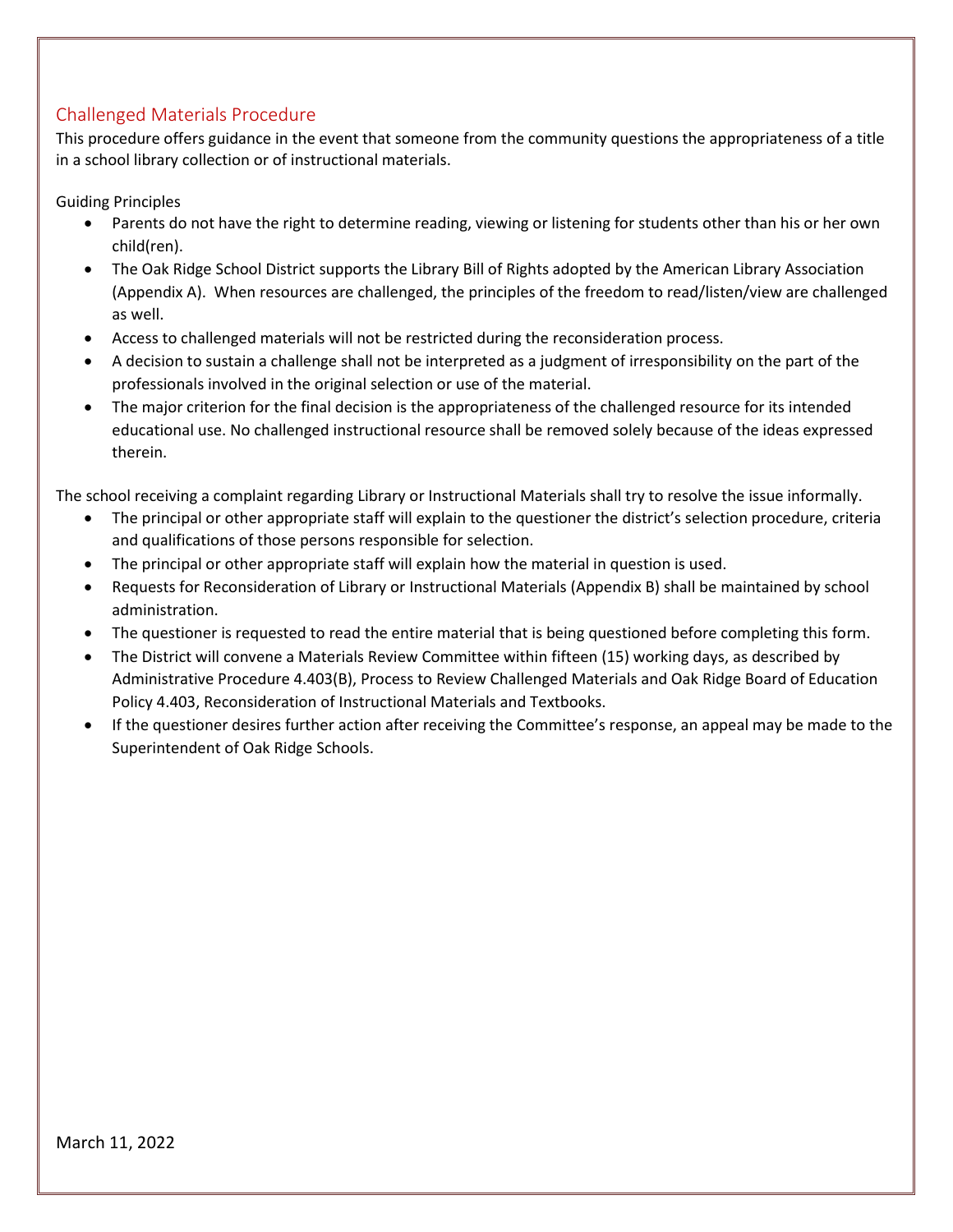# **Appendix A**

#### Library Bill of Rights

The American Library Association affirms that all libraries are forums for information and ideas, and that the following basic policies should guide their services.

I. Books and other library resources should be provided for the interest, information, and enlightenment of all people of the community the library serves. Materials should not be excluded because of the origin, background, or views of those contributing to their creation.

II. Libraries should provide materials and information presenting all points of view on current and historical issues. Materials should not be proscribed or removed because of partisan or doctrinal disapproval.

III. Libraries should challenge censorship in the fulfillment of their responsibility to provide information and enlightenment.

IV. Libraries should cooperate with all persons and groups concerned with resisting abridgment of free expression and free access to ideas.

V. A person's right to use a library should not be denied or abridged because of origin, age, background, or views.

VI. Libraries that make exhibit spaces and meeting rooms available to the public they serve should make such facilities available on an equitable basis, regardless of the beliefs or affiliations of individuals or groups requesting their use.

Adopted June 19, 1939, by the ALA Council; amended October 14, 1944; June 18, 1948; February 2, 1961; June 27, 1967; January 23, 1980; inclusion of "age" reaffirmed January 23, 1996.

Although the Articles of the Library Bill of Rights are unambiguous statements of basic principles that should govern the service of all libraries, questions do arise concerning application of these principles to specific library practices. See the documents designated by the Intellectual Freedom Committee as [Interpretations](http://www.ala.org/advocacy/intfreedom/librarybill/interpretations) of the Library Bill of Rights.

Taken fro[m http://www.ala.org/advocacy/intfreedom/librarybill](http://www.ala.org/advocacy/intfreedom/librarybill)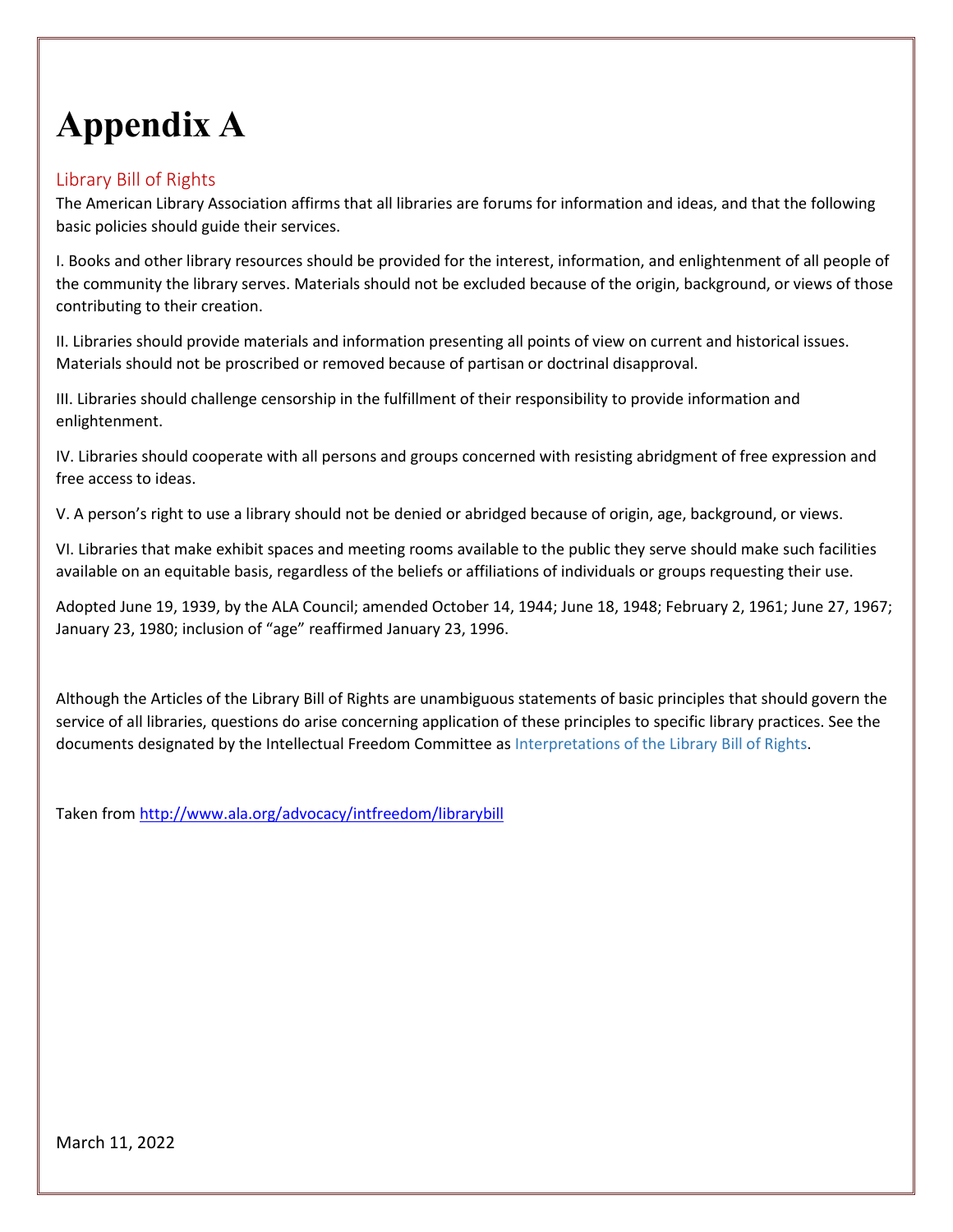## **Appendix B**



### Request for Reconsideration of Library or Instructional Materials

| Name of person initiating review of material                                                          |                                                                                                                          |
|-------------------------------------------------------------------------------------------------------|--------------------------------------------------------------------------------------------------------------------------|
| Telephone_________________________                                                                    |                                                                                                                          |
|                                                                                                       |                                                                                                                          |
| Complaint represents: _____________(Self)                                                             |                                                                                                                          |
|                                                                                                       |                                                                                                                          |
|                                                                                                       |                                                                                                                          |
|                                                                                                       | Format of Item (book, e-book, magazine, textbook, CD, cassette, video, DVD, computer program, web site)                  |
|                                                                                                       |                                                                                                                          |
|                                                                                                       |                                                                                                                          |
| specific and cite page numbers or frames. Please attach an additional page to this form if necessary. | After having read/viewed/listened to the item in question in its entirety, what do you object to and why? Please be      |
| What do you believe the theme and purpose of this item are?                                           |                                                                                                                          |
|                                                                                                       | Is your objection to this material based upon your personal exposure to it, reports you have heard from others, or both? |

March 11, 2022